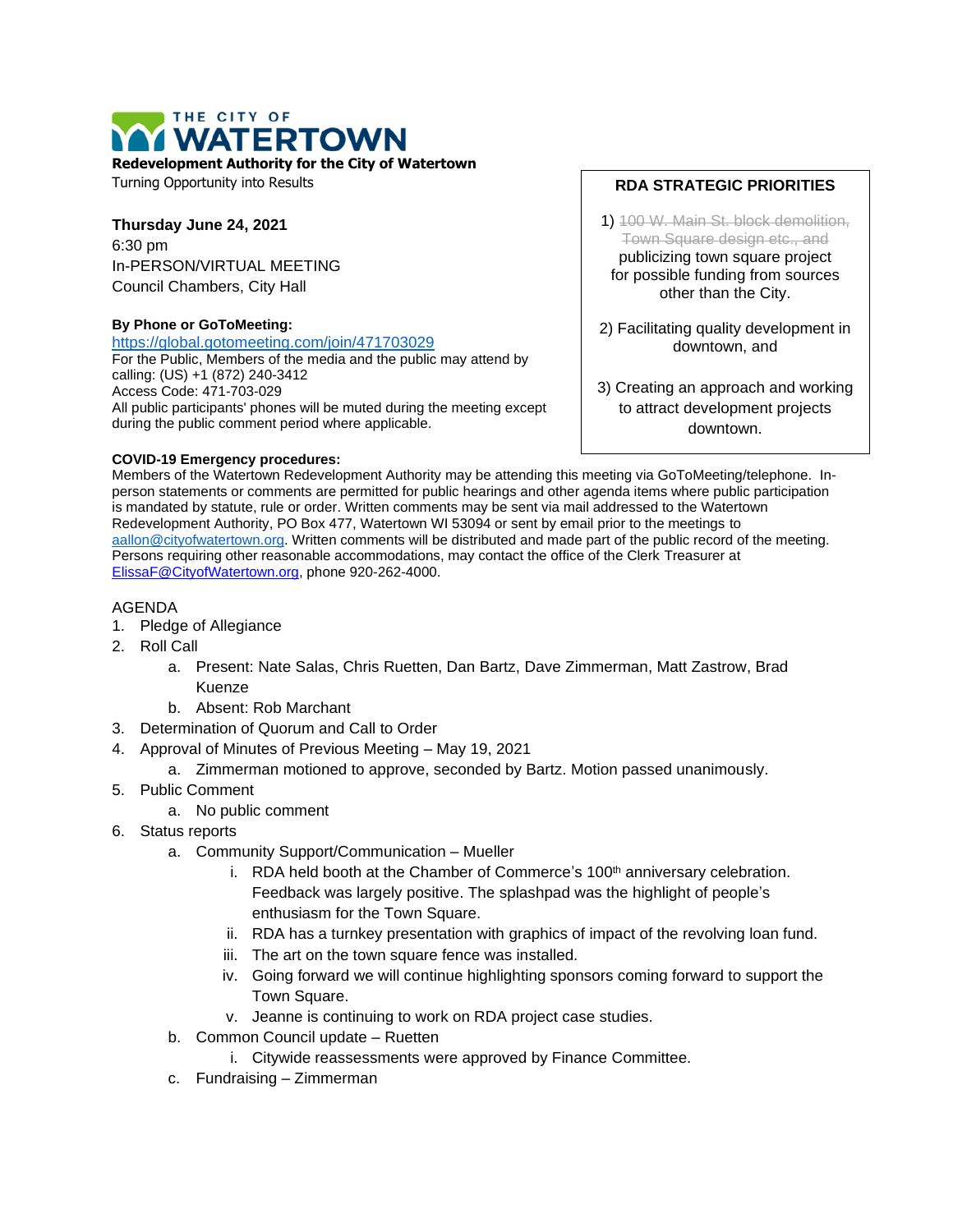- i. There is a highly probable donation forthcoming for \$250,000. With that amount, the total fundraised will be at \$550,000.
- d. Executive Director update Allon
	- i. Town Square
		- 1. Chapter 30 permit was submitted to the DNR. SmithGroup and Alex are meeting w/ DNR Thursday to review permit/answer questions.
		- 2. DNR WAM grant approved for further soil characterization. They chose AECOM to perform the investigation.
		- 3. 3 Program Grant: Submitted additional documents requested. Anticipated response by sometime in July, per SmithGroup.
		- 4. Timeline:
			- a. DNR Ch. 30 permit submitted: June 18
			- b. Permit Review: June 18 October 18
			- c. 90% plans to City: July 8
			- d. City Review: July 8 August 31
			- e. 99% plans to city: October 1
			- f. 100% plans to city: October 25
			- g. Bid: November 1
		- 5. Construction Management Services: Alex met with Maas Brother's construction after missing their presentation to the City. He is exploring contracting out for Construction Management services and may look to create an RFP.
	- ii. TWall
		- 1. MOU extension to August 15.
		- 2. DA update Meeting tomorrow with Scott Harrington and their attorney.
	- iii. 2020 Audit Results
		- 1. Internal control: Considered for the basis of designing their audit procedures. Not a comment on the effectiveness of our internal control.
	- iv. 1<sup>st</sup> Street RFP No longer posted on City website. It was part of a series of development RFPs in 2018. The reason this was brought up was from public comments at a recent meeting regarding the RFP preventing redevelopment of the 2 E Main (the Fisher Building). That concern seems to be less about the specific RFP and more born of the memory of the City wanting to preserve that property for other development and not including parking lease options to interested parties at 2 E Main. The City has been reevaluating that stance over the past month or so and is opening a section of parking lot up as a potential lease option.
	- v. Potential loan fund project
		- 1. Alex has been working with someone looking to purchase 107 E Main. He will be exploring whether TIF funds could be used to recapitalize the RDA loan fund and authorize project use. There was a similar draft resolution in 2017 for use of TID 5 funds to be used as a \$200,000 loan for 500 Milford St. (Y's Way)
		- 2. Nate questioned whether using TIF from the City would be considered a loan to the RDA. Alex will follow up with more information on that.
		- 3. Alex and Matt will connect with Scott Harrington from Vandewalle to learn more about how this would be structured.
- 7. **Review/Approve:** Resolution amending organizational charter to replace City Clerk with Executive Director of the RDA as RDA Treasurer.
	- a. Alex explained the City Clerk did not feel she was the appropriate individual for the role.